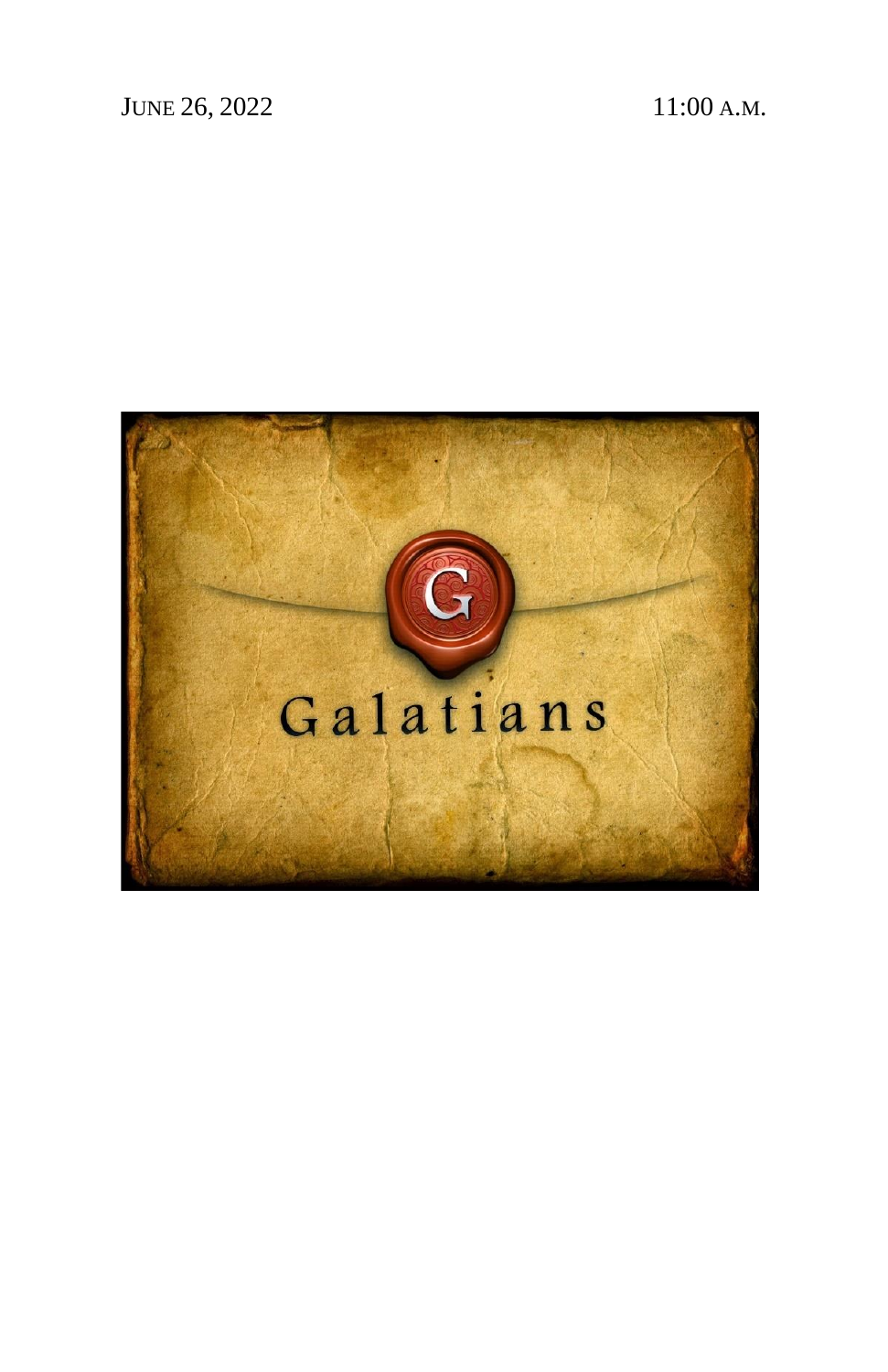#### TODAY'S MINISTERS

*Celebrant* The Rev. Kevin Antlitz, Assistant Rector

*Preacher* The Rev. Dn. Josh Bennett, Ascension Fellow

> *Deacon* The Ven. Dr. Mark Stevenson

*Reader, Intercessor & Chalice Bearers* Katie & Kurt Grossman, Dan Hartling

*Music & Tech Team* Emma Lamberton, Chris Massa, Jack Walsh, Wes Williams Peter Crary, Jay Gowdy

> *Acolytes & Sacristy Team* Charlie Forster, Karen Gowdy, Hayden Suit Susan Bailey Team

*Ushers & Welcome Table* Kristen & Jon Parise, Sue Miller; Susannah Carlucci

#### *Attention Parents*

Room 105 is available for nursing mothers. Our nursery is available 15 mins prior to the service for infants  $-3$  yrs (Rooms 101  $\&$  102). Parents who would like them to receive Communion are invited to pick them up at the Peace. After the Children's Talk, children 4 yrs – 5th grade may process to our Kids' Church program in the Children's Chapel (Hunt Rooms). They will be brought back after the Peace.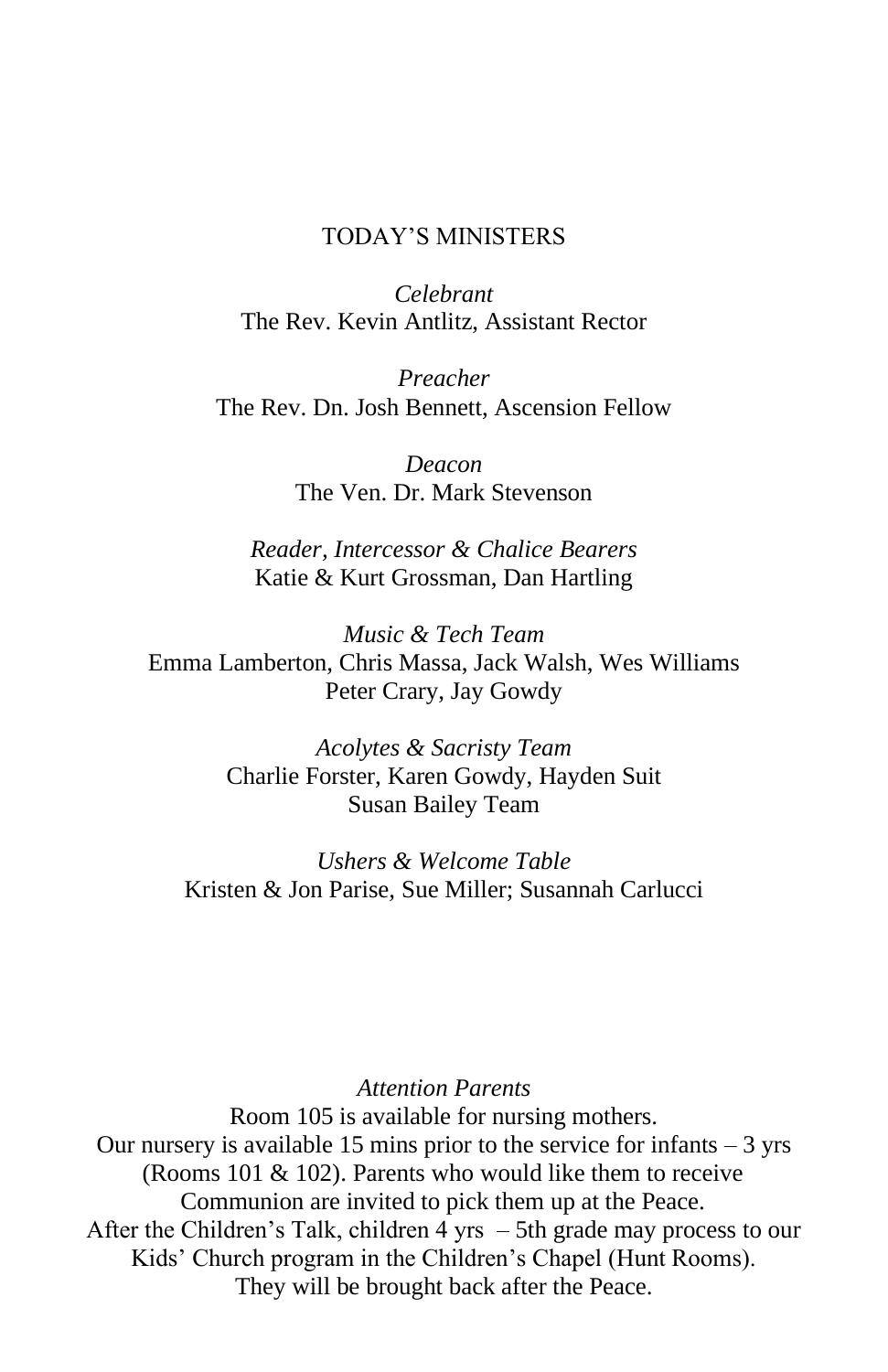# **THE THIRD SUNDAY** AFTER **PENTECOST**

# AT

CHURCH OF THE ASCENSION

*A Worshipping Community; Equipping God's People; Sharing Christ's Healing with a Broken World*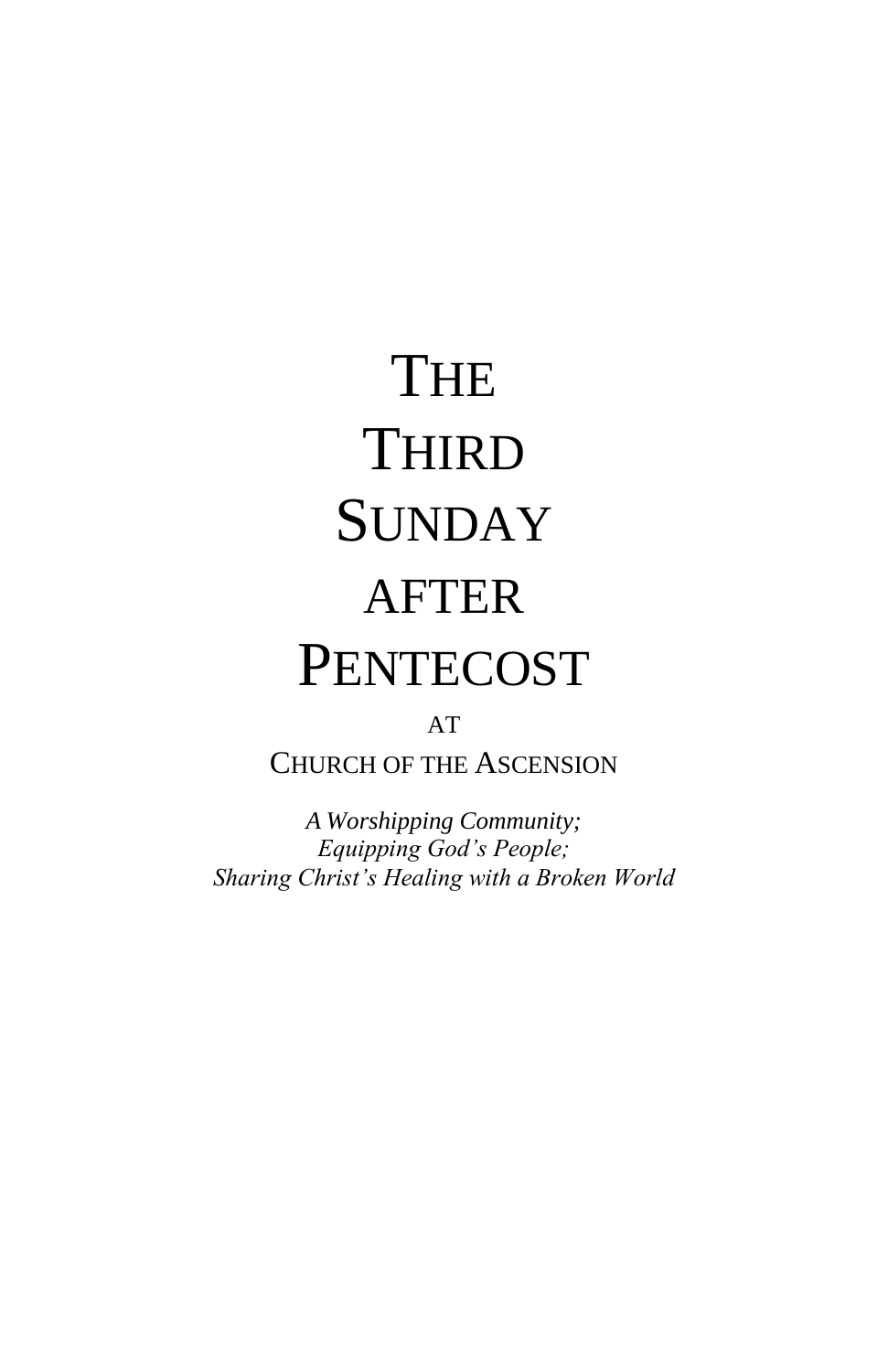# THE ORDER FOR A SERVICE OF HOLY COMMUNION

#### THE PRELUDE

"Sinfonia" from *Cantata 156* by J.S. Bach *Andrew Koh, double bass; Jeanne Kohn, piano*

*Please stand at the sound of the chimes.*

#### THE ENTRANCE HYMN

"Come, Thou Almighty King" *Blue Hymnal #365*

1) Come, thou almighty King, help us thy Name to sing, help us to praise. Father whose love unknown all things created own, build in our hearts thy throne, Ancient of Days.

2) Come, thou incarnate Word, by heaven and earth adored; our prayer attend: come, and thy people bless; come, give thy word success; stablish thy righteousness, Savior and friend.

3) Come, holy Comforter, thy sacred witness bear in this glad hour: thou who almighty art, now rule in every heart, and ne'er from us depart, Spirit of power.

4 )To Thee, great One in Three, the highest praises be, hence evermore; thy sovereign majesty may we in glory see, and to eternity love and adore.

#### THE ACCLAMATION

*Celebrant* Blessed be God, the Father, the Son, and the Holy Spirit. *People* **And blessed be his kingdom, now and forever. Amen.**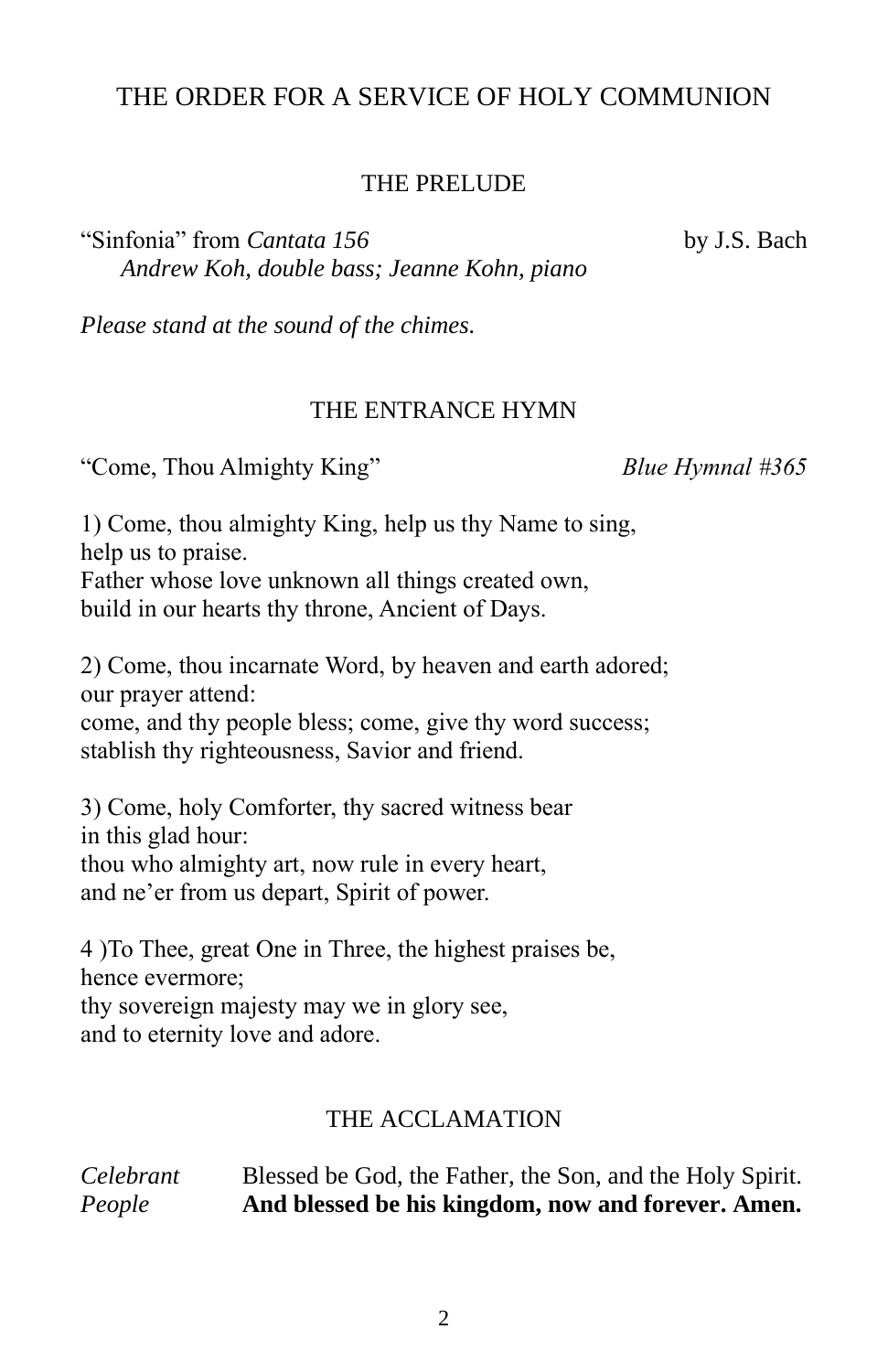#### THE COLLECT FOR PURITY

#### *The Celebrant and People pray together*

**Almighty God, to you all hearts are open, all desires known, and from you no secrets are hid: Cleanse the thoughts of our hearts by the inspiration of your Holy Spirit, that we may perfectly love you, and worthily magnify your holy Name; through Christ our Lord. Amen.**

#### THE SUMMARY OF THE LAW

#### *The Celebrant prays*

Hear what our Lord Jesus Christ says: You shall love the Lord your God with all your heart and with all your soul and with all your mind. This is the first and great commandment. And the second is like it: You shall love your neighbor as yourself. On these two commandments depend all the Law and the Prophets. *Matthew 22:37-40*

#### THE TRISAGION

# *Celebrant* Holy God, Holy and Mighty, Holy Immortal One, *People* **Have mercy upon us.**

#### THE CHILDREN'S TALK *Deacon Josh*

*Children through 5th grade are invited to come forward. Afterwards, parents may bring infants – age 3 to the nursery (Rooms 101 and 102). Children age 4 - 5th grade are invited to process to our Kids' Church program in the Children's Chapel (Hunt Rooms). They will be brought back after the Peace.*

*The People stand and sing as the children process.*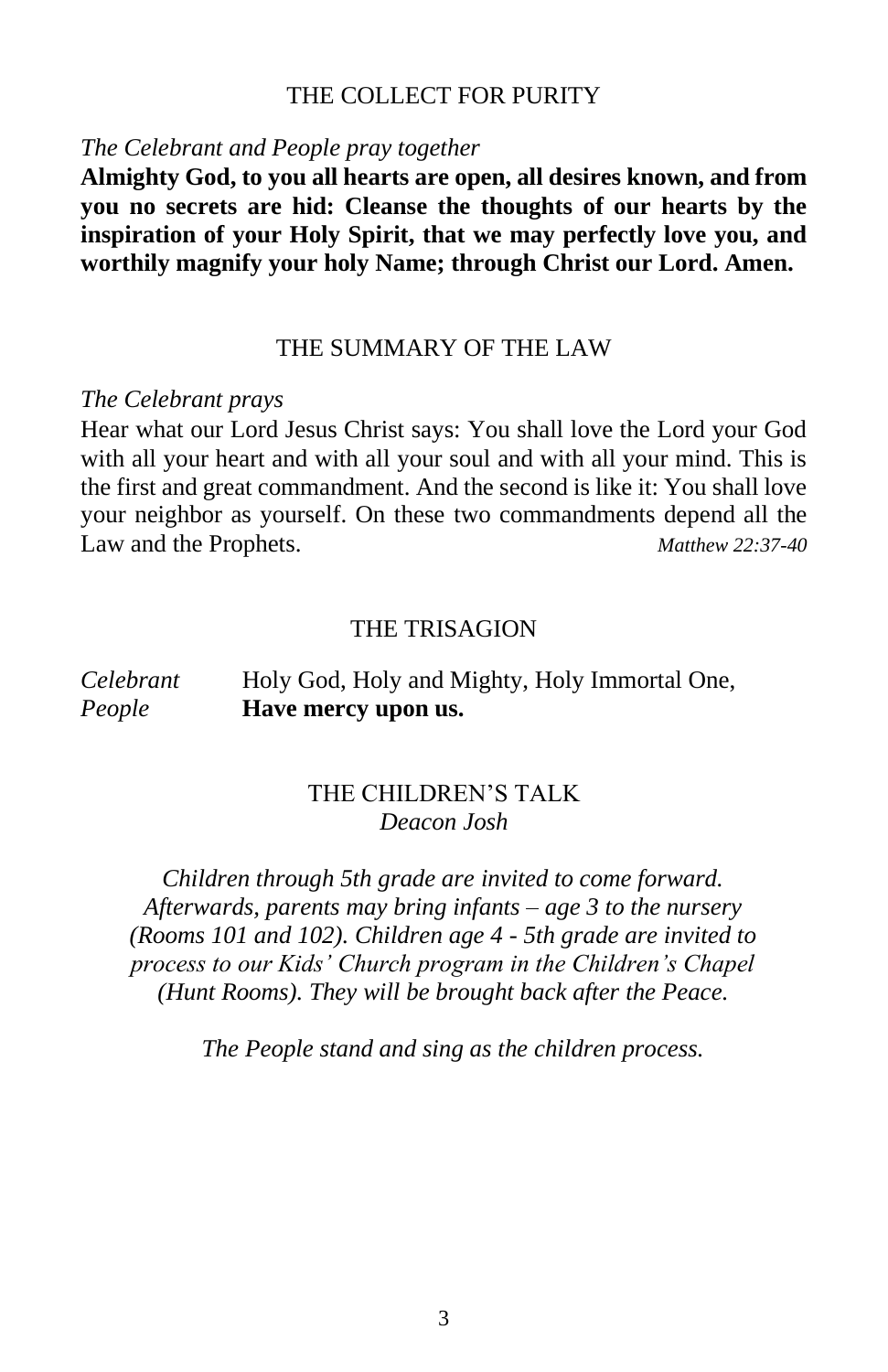

*© 2015 Aaron Niequist | CCLI License #590416*

# THE COLLECT OF THE DAY

| Celebrant | The Lord be with you. |
|-----------|-----------------------|
| People    | And with your spirit. |
| Celebrant | Let us pray.          |

# *The Celebrant continues*

O God, your never-failing providence sets in order all things both in heaven and on earth: Put away from us all hurtful things, and give us those things that are profitable for us; through Jesus Christ our Lord, who lives and reigns with you and the Holy Spirit, one God, for ever and ever. **Amen.**

*The People are seated.*

# THE LESSONS

THE FIRST READING Galatians 5:1, 13-25 *Read by Katie Grossman*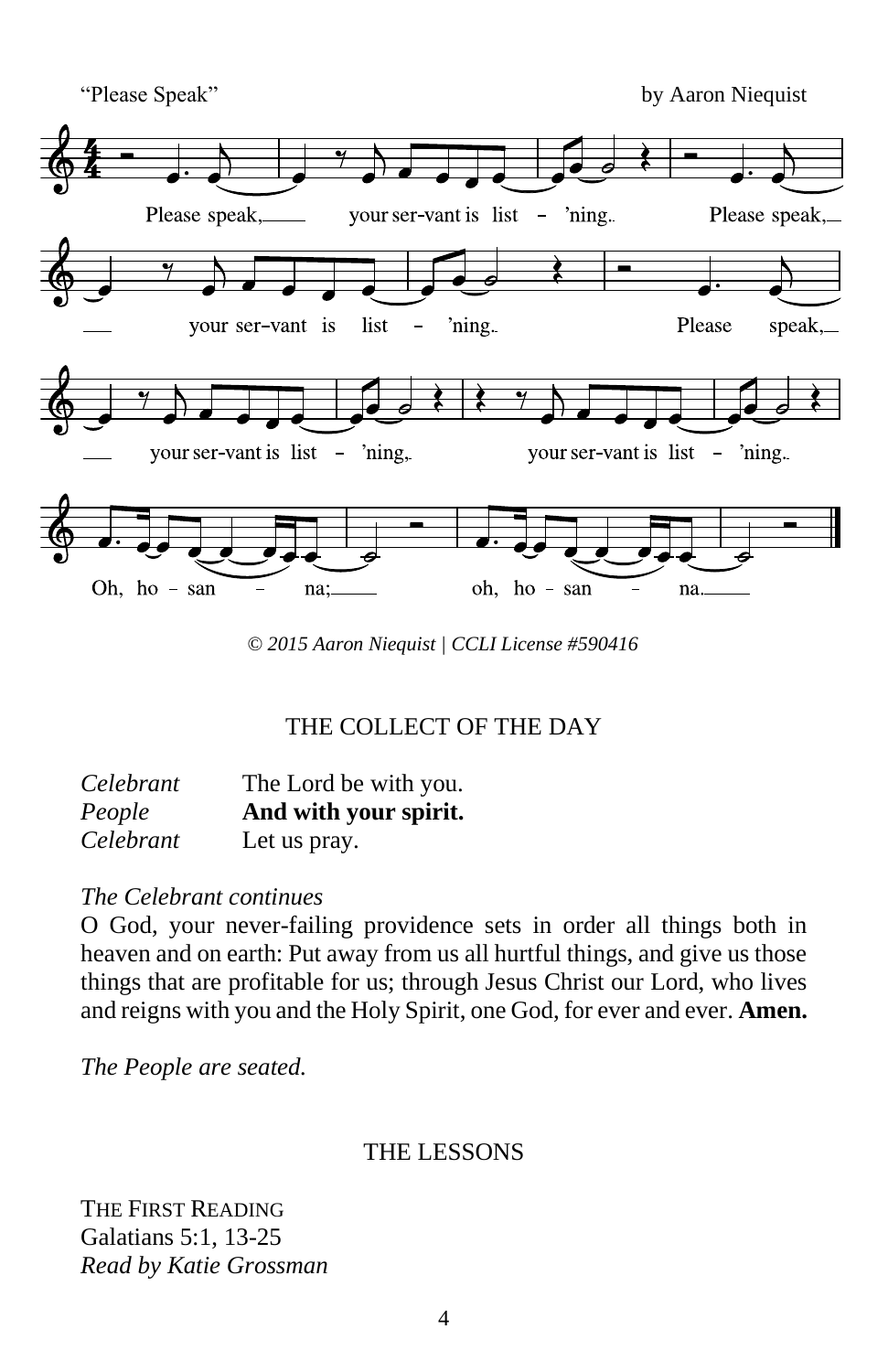5 <sup>1</sup>For freedom Christ has set us free. Stand firm, therefore, and do not submit again to a yoke of slavery.

 $13$ For you were called to freedom, brothers and sisters; only do not use your freedom as an opportunity for self-indulgence, but through love become slaves to one another.  $^{14}$ For the whole law is summed up in a single commandment, "You shall love your neighbor as yourself." <sup>15</sup>If, however, you bite and devour one another, take care that you are not consumed by one another. <sup>16</sup>Live by the Spirit, I say, and do not gratify the desires of the flesh. <sup>17</sup>For what the flesh desires is opposed to the Spirit, and what the Spirit desires is opposed to the flesh; for these are opposed to each other, to prevent you from doing what you want. <sup>18</sup>But if you are led by the Spirit, you are not subject to the law. <sup>19</sup>Now the works of the flesh are obvious: fornication, impurity, licentiousness, <sup>20</sup>idolatry, sorcery, enmities, strife, jealousy, anger, quarrels, dissensions, factions,  $^{21}$ envy, drunkenness, carousing, and things like these. I am warning you, as I warned you before: those who do such things will not inherit the kingdom of God.  $^{22}$ By contrast, the fruit of the Spirit is love, joy, peace, patience, kindness, generosity, faithfulness, <sup>23</sup>gentleness, and self-control. There is no law against such things. <sup>24</sup>And those who belong to Christ Jesus have crucified the flesh with its passions and desires. <sup>25</sup>If we live by the Spirit, let us also be guided by the Spirit.

*Reader* The Word of the Lord. *People* **Thanks be to God.**

*Please stand and recite the psalm as directed.*

# PSALM 16

<sup>1</sup> Preserve me, O God, \*

for in you have I put my trust.

 $2^{2}$ O my soul, you have said unto the LORD,  $*$ 

"You are my LORD; I have no good apart from you."

 $3<sup>3</sup>$  All my delight is upon the saints who are on the earth,  $*$ and upon those who excel in virtue.

 $4$  But those who run after another god  $*$ shall have great trouble.

 $5$  Their drink offerings of blood I will not offer,  $*$ neither make mention of their names with my lips. *Continued*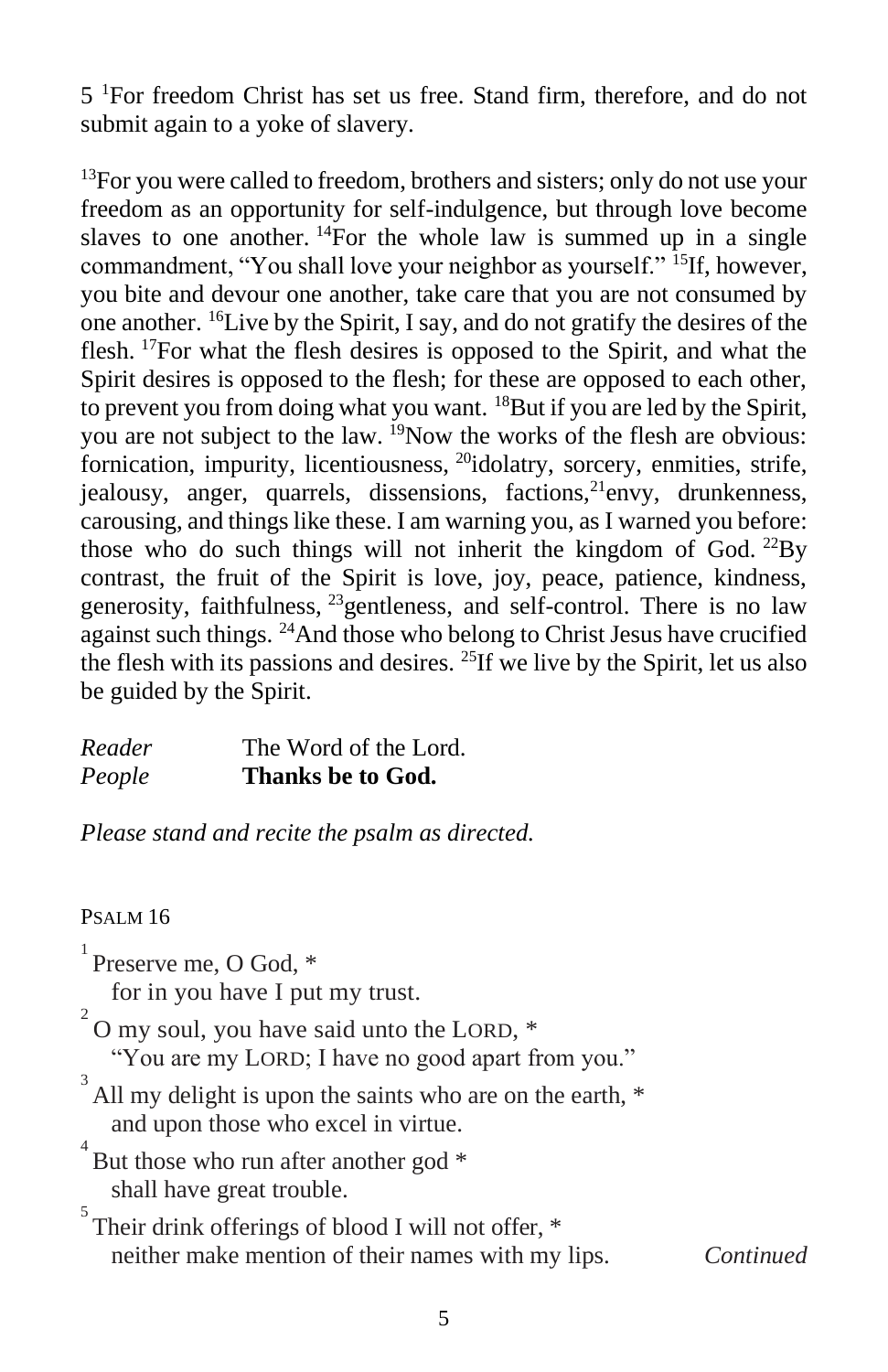$6<sup>6</sup>$ The LORD himself is the portion of my inheritance and of my cup;  $*$ you shall maintain my lot.

The boundaries have fallen for me in pleasant places;  $*$ indeed, I have a goodly heritage.

 $8^8$ I will thank the LORD for giving me counsel;  $*$ my heart also chastens me in the night season.

 $\degree$ I have set the LORD always before me;  $\degree$ he is at my right hand, therefore I shall not fall.

 $10^{10}$  Therefore, my heart is glad and my soul rejoices.  $*$ My flesh also shall rest in hope.

 $^{11}$  For you shall not leave my soul in the grave,  $*$ neither shall you allow your Holy One to see corruption.

 $12$ <sup>12</sup> You shall show me the path of life; in your presence is the fullness of joy, \*

and at your right hand there is pleasure for evermore.

*Please join in singing.*

SEQUENCE HYMN "Come, Holy Spirit, Heavenly Dove" *Blue Hymnal #510*

1) Come, Holy Spirit, heavenly Dove, with all thy quickening powers; kindle a flame of sacred love in these cold hearts of ours.

2) See how we trifle here below, fond of these earthly toys: our souls, how heavily they go, to reach eternal joys.

3) In vain we tune our formal songs, in vain we strive to rise: hosannas languish on our tongues, and our devotion dies.

4) Come, Holy Spirit, heavenly Dove, with all thy quickening powers; come, shed abroad a Savior's love, and that shall kindle ours.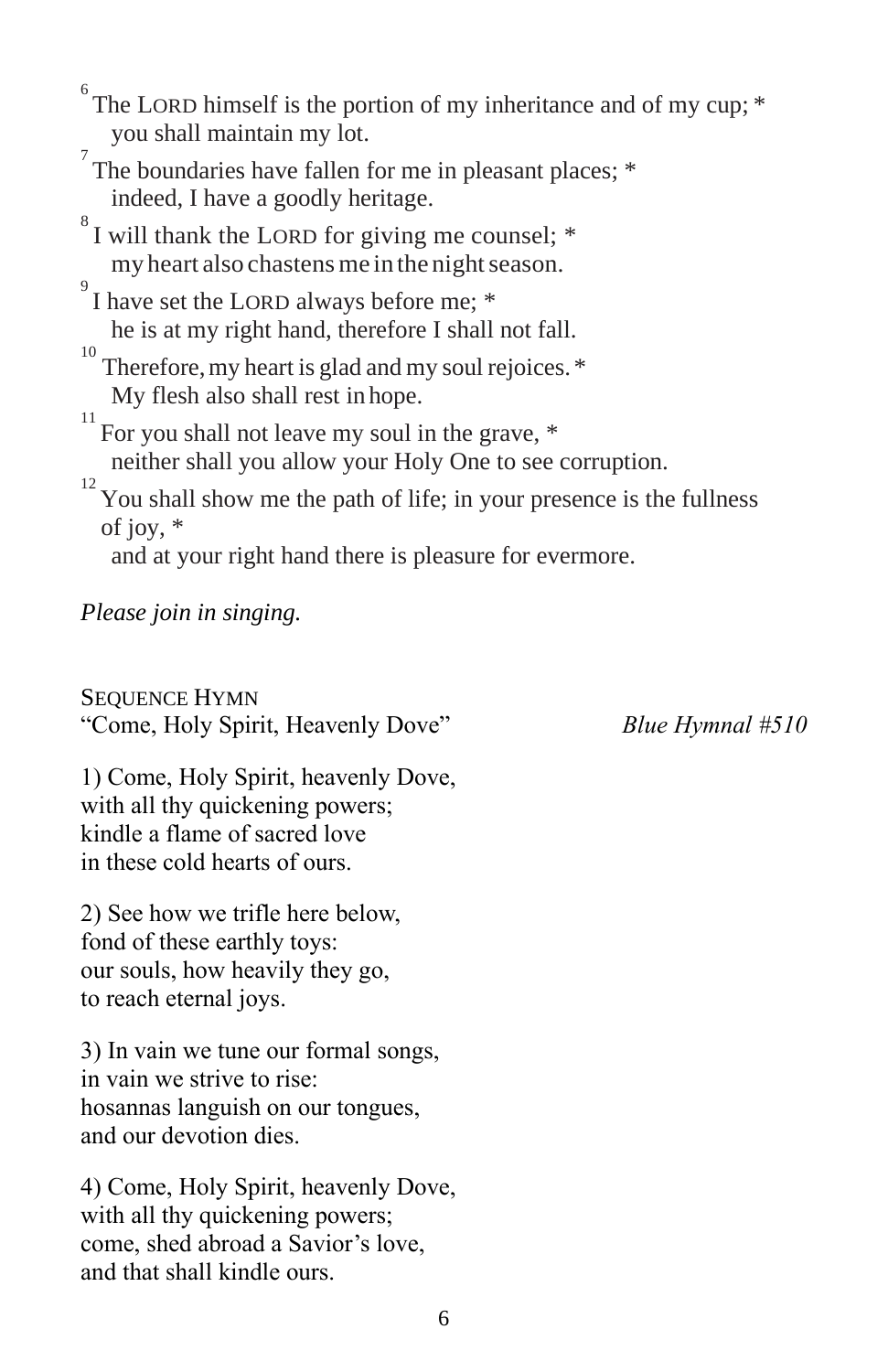THE GOSPEL Luke 9:51-62 *Read by Deacon Mark*

# *Deacon* The Holy Gospel of our Lord Jesus Christ according to Luke. *People* **Glory to you, Lord Christ.**

9 <sup>51</sup>When the days drew near for [Jesus] to be taken up, he set his face to go to Jerusalem. <sup>52</sup>And he sent messengers ahead of him. On their way they entered a village of the Samaritans to make ready for him; <sup>53</sup>but they did not receive him, because his face was set toward Jerusalem. <sup>54</sup>When his disciples James and John saw it, they said, "Lord, do you want us to command fire to come down from heaven and consume them?" <sup>55</sup>But he turned and rebuked them. <sup>56</sup>Then they went on to another village.

<sup>57</sup>As they were going along the road, someone said to him, "I will follow you wherever you go." <sup>58</sup>And Jesus said to him, "Foxes have holes, and birds of the air have nests; but the Son of Man has nowhere to lay his head." <sup>59</sup>To another he said, "Follow me." But he said, "Lord, first let me go and bury my father." <sup>60</sup>But Jesus said to him, "Let the dead bury their own dead; but as for you, go and proclaim the kingdom of God."<sup>61</sup>Another said, "I will follow you, Lord; but let me first say farewell to those at my home." <sup>62</sup> Jesus said to him, "No one who puts a hand to the plow and looks back is fit for the kingdom of God."

| Deacon | The Gospel of the Lord.     |
|--------|-----------------------------|
| People | Praise to you, Lord Christ. |

# THE SERMON *Deacon Josh*

# THE NICENE CREED

*Celebrant* Let us confess our faith in the words of the Nicene Creed:

# *Celebrant and People together say*

**We believe in one God, the Father, the Almighty, maker of heaven and earth, of all that is, visible and invisible.** *Continued*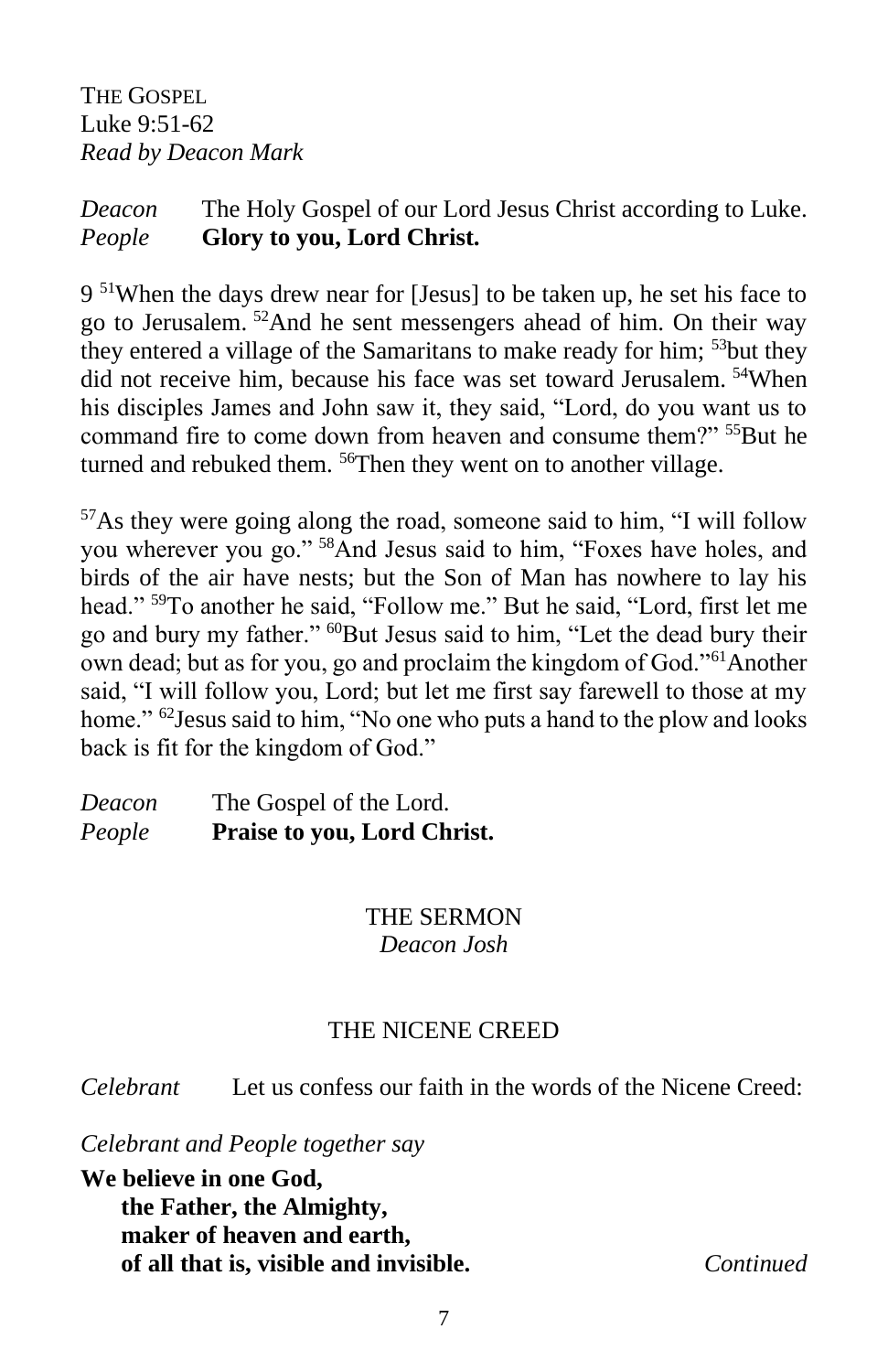**We believe in one Lord, Jesus Christ, the only-begotten Son of God, eternally begotten of the Father, God from God, Light from Light, true God from true God, begotten, not made, of one Being with the Father; through him all things were made. For us and for our salvation he came down from heaven, was incarnate from the Holy Spirit and the Virgin Mary, and was made man. For our sake he was crucified under Pontius Pilate; he suffered death and was buried. On the third day he rose again in accordance with the Scriptures; he ascended into heaven and is seated at the right hand of the Father. He will come again in glory to judge the living and the dead, and his kingdom will have no end.** 

**We believe in the Holy Spirit,** 

**the Lord, the giver of life,** 

**who proceeds from the Father and the Son,**

**who with the Father and the Son is worshiped and glorified, who has spoken through the prophets.** 

**We believe in one holy catholic and apostolic Church.** 

**We acknowledge one Baptism for the forgiveness of sins.** 

**We look for the resurrection of the dead,** 

**and the life of the world to come.** 

**Amen.**

# THE PRAYERS OF THE PEOPLE *Led by Kurt Grossman*

*After each petition*

| Intercessor | Lord, in your mercy |
|-------------|---------------------|
| People      | Hear our prayer.    |

#### *The Celebrant concludes*

Heavenly Father, grant these our prayers for Jesus Christ's sake, our only Mediator and Advocate, who lives and reigns with you in the unity of the Holy Spirit, one God, now and forever. **Amen.**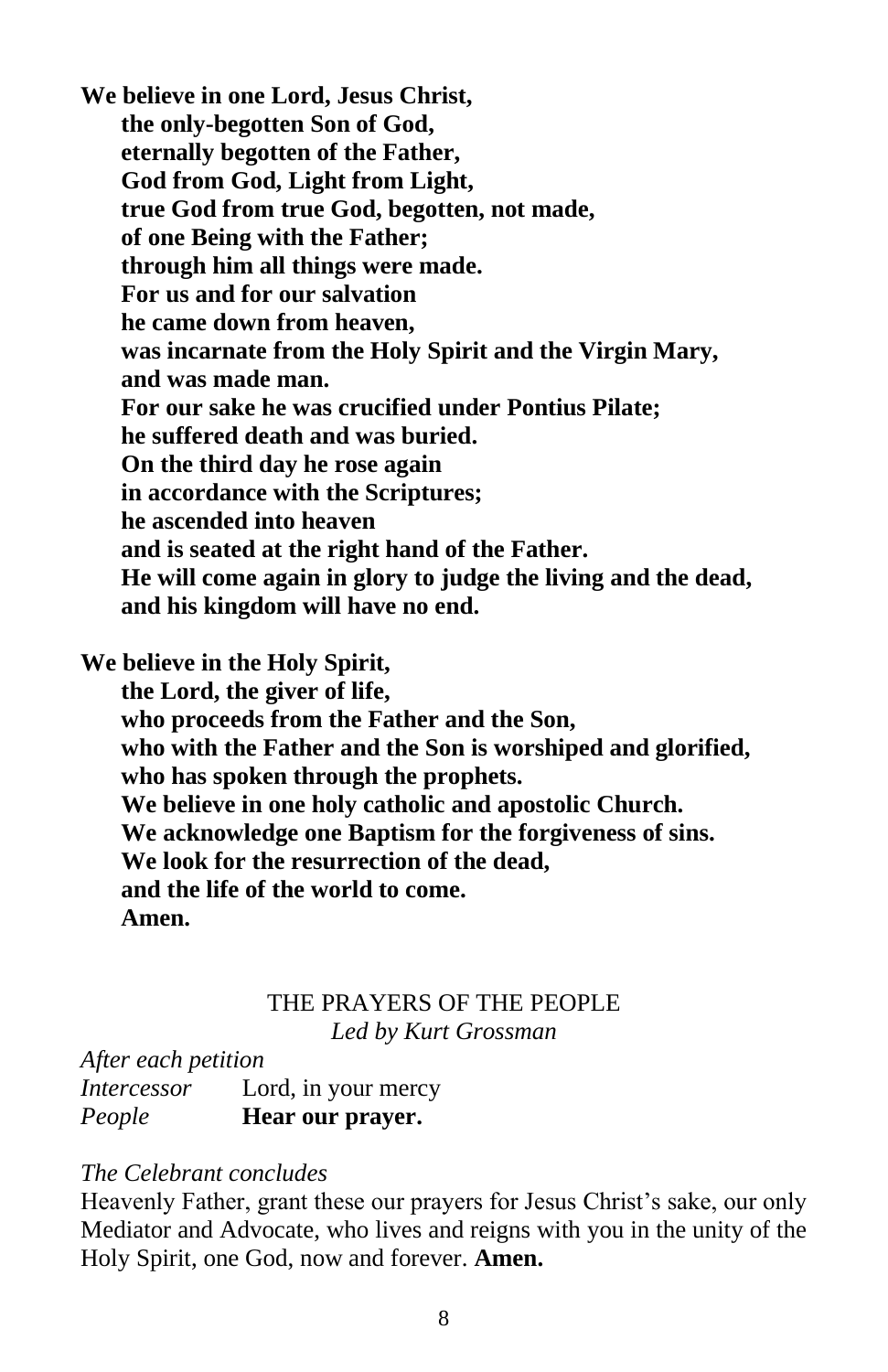#### THE CONFESSION AND ABSOLUTION OF SIN

*Deacon* Let us humbly confess our sins to Almighty God.

#### *A brief silence will be kept.*

*All together pray*  **Most merciful God, we confess that we have sinned against you in thought, word and deed, by what we have done, and by what we have left undone. We have not loved you with our whole heart; we have not loved our neighbors as ourselves. We are truly sorry and we humbly repent. For the sake of your Son Jesus Christ, have mercy on us and forgive us; that we may delight in your will, and walk in your ways, to the glory of your Name. Amen.**

#### *The Celebrant stands and says*

Almighty God, our heavenly Father, who in his great mercy has promised forgiveness of sins to all those who sincerely repent and with true faith turn to him, have mercy upon you, pardon and deliver you from all your sins, confirm and strengthen you in all goodness, and bring you to everlasting life; through Jesus Christ our Lord. **Amen.** 

#### THE PEACE

| Celebrant | The peace of the Lord be always with you. |
|-----------|-------------------------------------------|
| People    | And with your spirit.                     |

*The Ministers and People may greet one another in the name of the Lord.*

*Parents who would like their infant - 3 year olds to receive Communion are invited to pick them up at this time.*

#### **ANNOUNCEMENTS**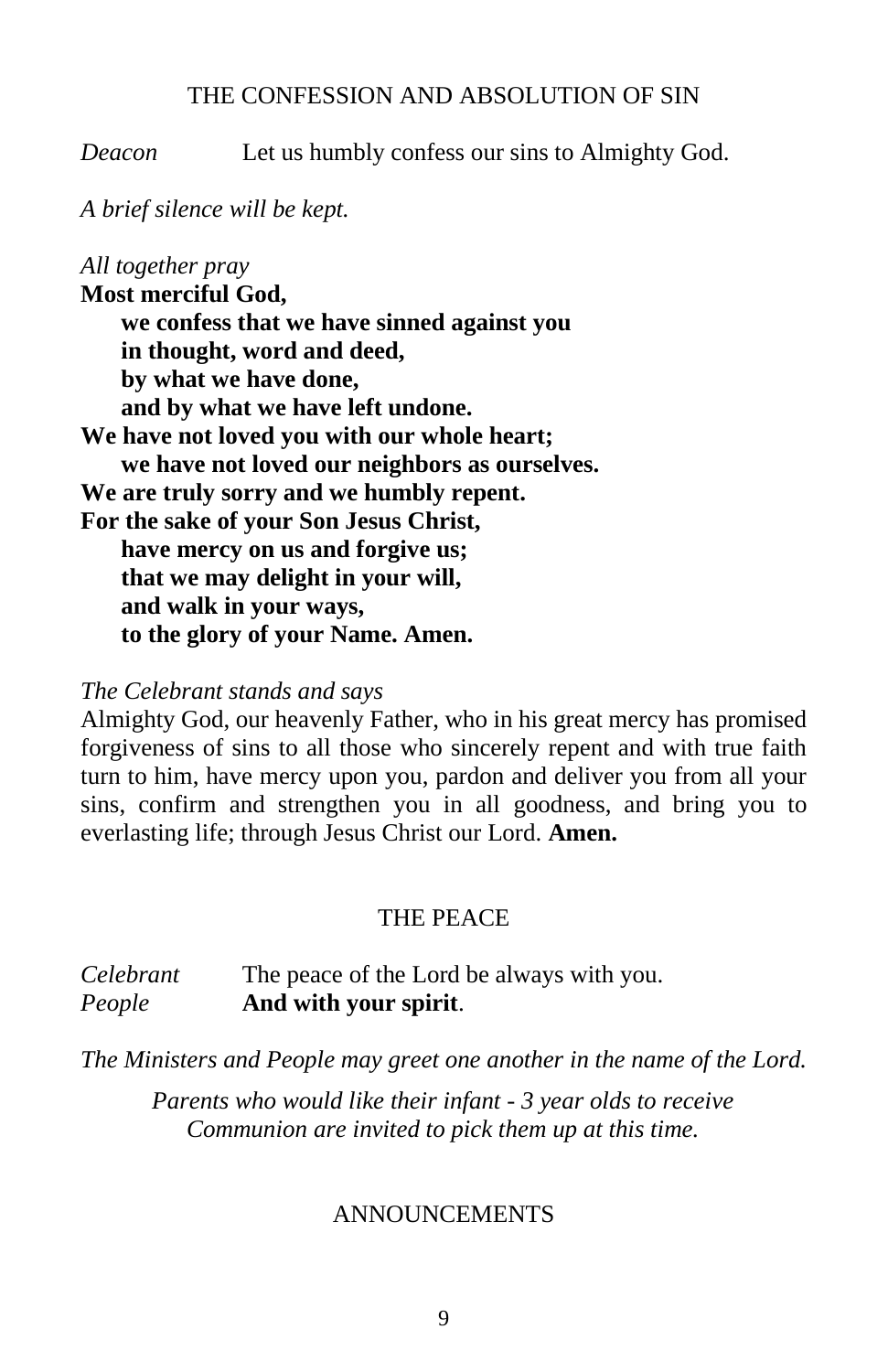#### THE OFFERTORY

*The Celebrant says a sentence of Scripture.*

OFFERTORY SONG *Please stand and join in singing.*

"He Will Hold Me Fast" *Music on bulletin p. 18*

1) When I fear my faith will fail, Christ will hold me fast. When the tempter would prevail, he will hold me fast. I could never keep my hold through life's fearful path. For my love is often cold; he must hold me fast.

*Refrain* He will hold me fast, he will hold me fast. For my Savior loves me so, he will hold me fast.

2) Those he saves are his delight; Christ will hold me fast. Precious in His holy sight, he will hold me fast. He'll not let my soul be lost, his promises shall last; bought by him at such a cost, he will hold me fast. *Refrain*

3) For my life he bled and died; Christ will hold me fast. Justice has been satisfied; he will hold me fast. Raised with Him to endless life; he will hold me fast. Till our faith is turned to sight when he comes at last.

*The People sing as the tithes and offerings are brought forward.*

THE DOXOLOGY *Old Hundredth* Praise God, from whom all blessings flow. Praise him, all creatures here below. Praise him above, ye heav'nly host. Praise Father, Son, and Holy Ghost. Amen.

10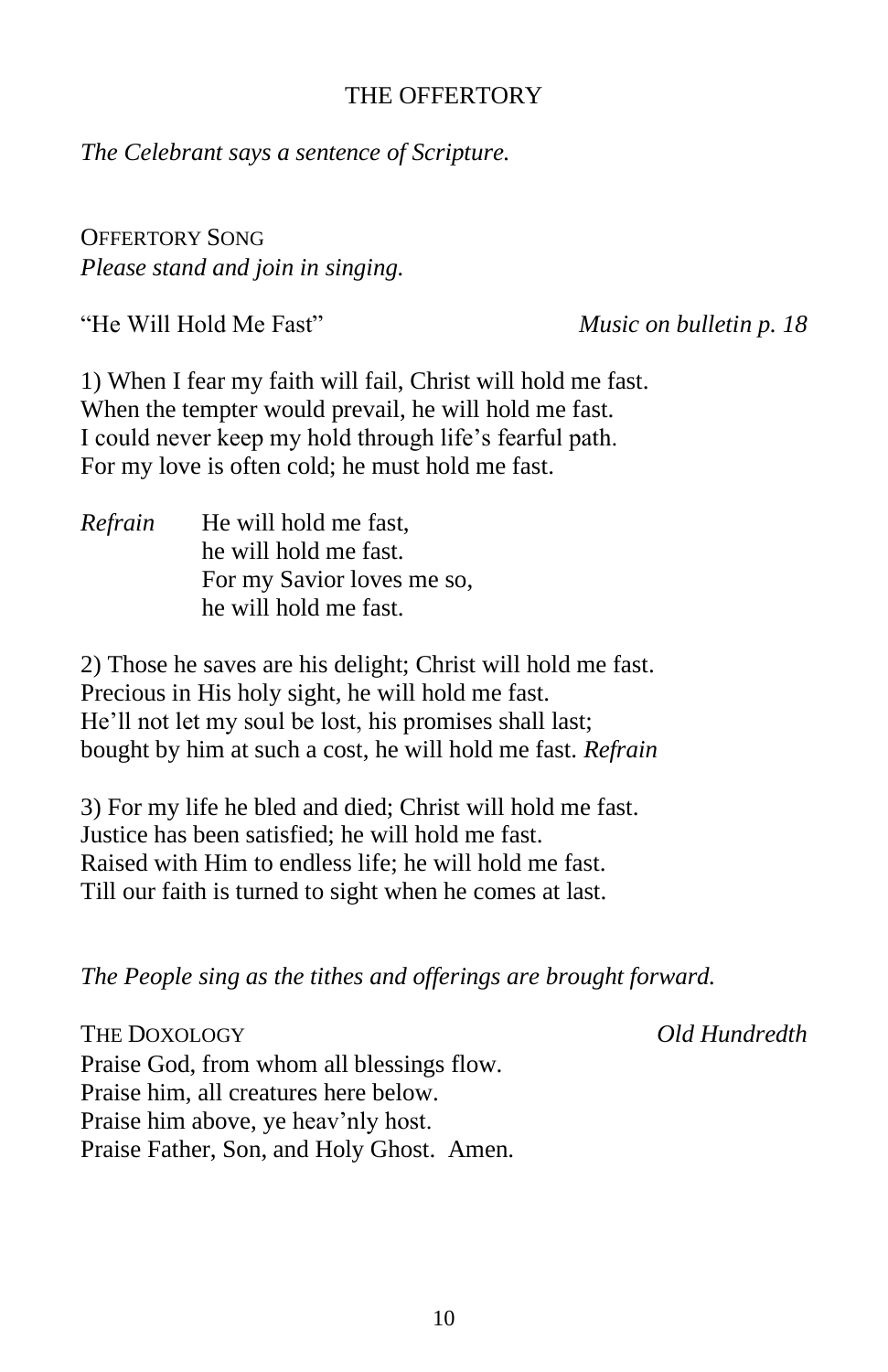# THE SURSUM CORDA

| Celebrant | The Lord be with you.                      |
|-----------|--------------------------------------------|
| People    | And with your spirit.                      |
| Celebrant | Lift up your hearts.                       |
| People    | We lift them up to the Lord.               |
| Celebrant | Let us give thanks to the Lord our God.    |
| People    | It is right to give him thanks and praise. |

#### *The Celebrant continues*

It is right, our duty and our joy, always and everywhere to give thanks to you, Father Almighty, Creator of heaven and earth. Through Jesus Christ our Lord; who on the first day of the week overcame death and the grave, and by his glorious resurrection opened to us the way of everlasting life.

Therefore we praise you, joining our voices with Angels and Archangels and with all the company of heaven, who for ever sing this hymn to proclaim the glory of your Name:



#### THE SANCTUS

*<sup>©</sup> Brian T. Murphy. UBP. ARR.*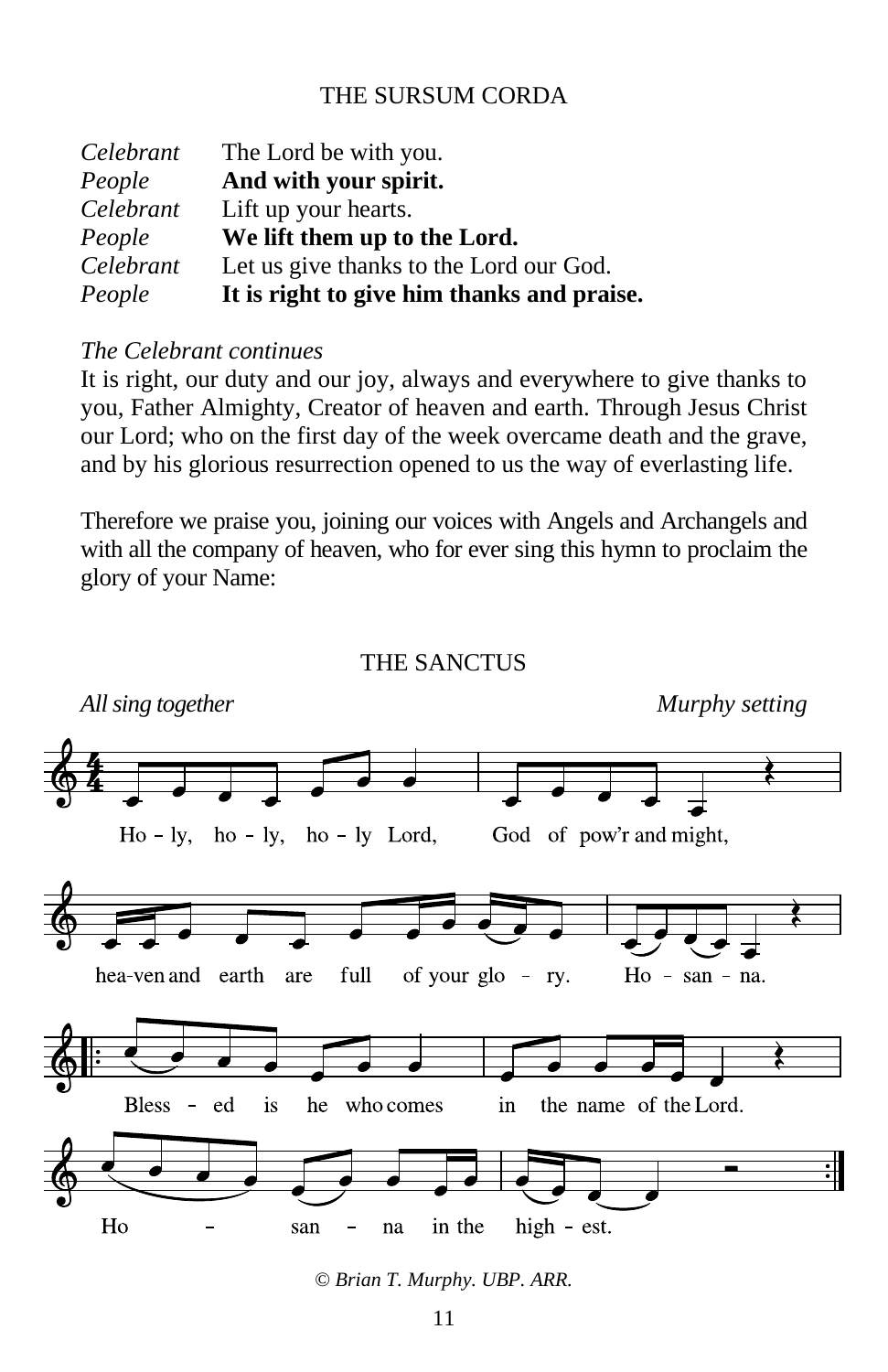# THE PRAYER OF CONSECRATION

*The People may kneel or remain standing.*

#### *The Celebrant continues*

Holy and gracious Father: In your infinite love you made us for yourself; and when we had sinned against you and become subject to evil and death, you, in your mercy, sent your only Son into the world for our salvation. By the Holy Spirit and the Virgin Mary he became flesh and dwelt among us. In obedience to your will, he stretched out his arms upon the cross and offered himself once for all, that by his suffering and death we might be saved. By his resurrection he broke the bonds of death, trampling Hell and Satan under his feet. As our great high priest, he ascended to your right hand in glory, that we might come with confidence before the throne of grace.

On the night that he was betrayed, our Lord Jesus Christ took bread; and when he had given thanks, he broke it, and gave it to his disciples, saying, "Take, eat; this is my Body which is given for you: Do this in remembrance of me."

Likewise, after supper, Jesus took the cup, and when he had given thanks, he gave it to them, saying, "Drink this, all of you; for this is my Blood of the New Covenant, which is shed for you, and for many, for the forgiveness of sins: Whenever you drink it, do this in remembrance of me."

Therefore we proclaim the mystery of faith:



*© 1976 Betty Pulkingham. ARR. UBP*

12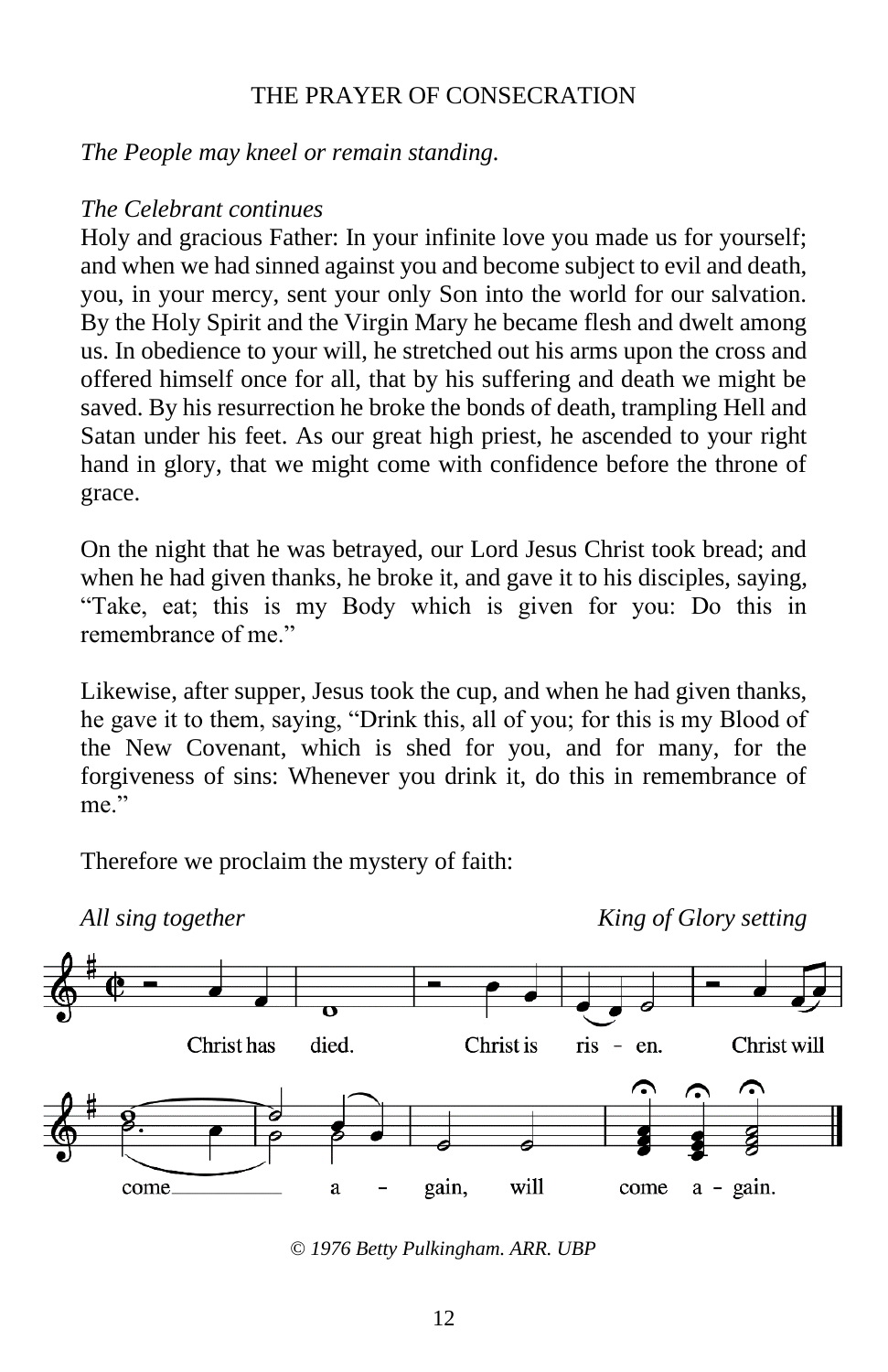#### *The Celebrant continues*

We celebrate the memorial of our redemption, O Father, in this sacrifice of praise and thanksgiving, and we offer you these gifts. Sanctify them by your Word and Holy Spirit to be for your people the Body and Blood of your Son Jesus Christ. Sanctify us also, that we may worthily receive this holy Sacrament, and be made one body with him, that he may dwell in us and we in him. In the fullness of time, put all things in subjection under your Christ, and bring us with all your saints into the joy of your heavenly kingdom, where we shall see our Lord face to face.

All this we ask through your Son Jesus Christ: By him, and with him, and in him, in the unity of the Holy Spirit, all honor and glory is yours, Almighty Father, now and for ever. **Amen.**

#### THE LORD'S PRAYER

*Celebrant* And now, as our Savior Christ has taught us, we are bold to pray,

*Celebrant and People together pray* **Our Father, who art in heaven, hallowed be thy Name, thy kingdom come, thy will be done, on earth as it is in heaven. Give us this day our daily bread. And forgive us our trespasses, as we forgive those who trespass against us. And lead us not into temptation, but deliver us from evil. For thine is the kingdom, and the power, and the glory, for ever and ever. Amen.**

# THE FRACTION

*The Celebrant breaks the consecrated bread.*

*Celebrant* Alleluia. Christ our Passover Lamb has been sacrificed, once for all upon the cross. *People* **Therefore let us keep the feast. Alleluia.**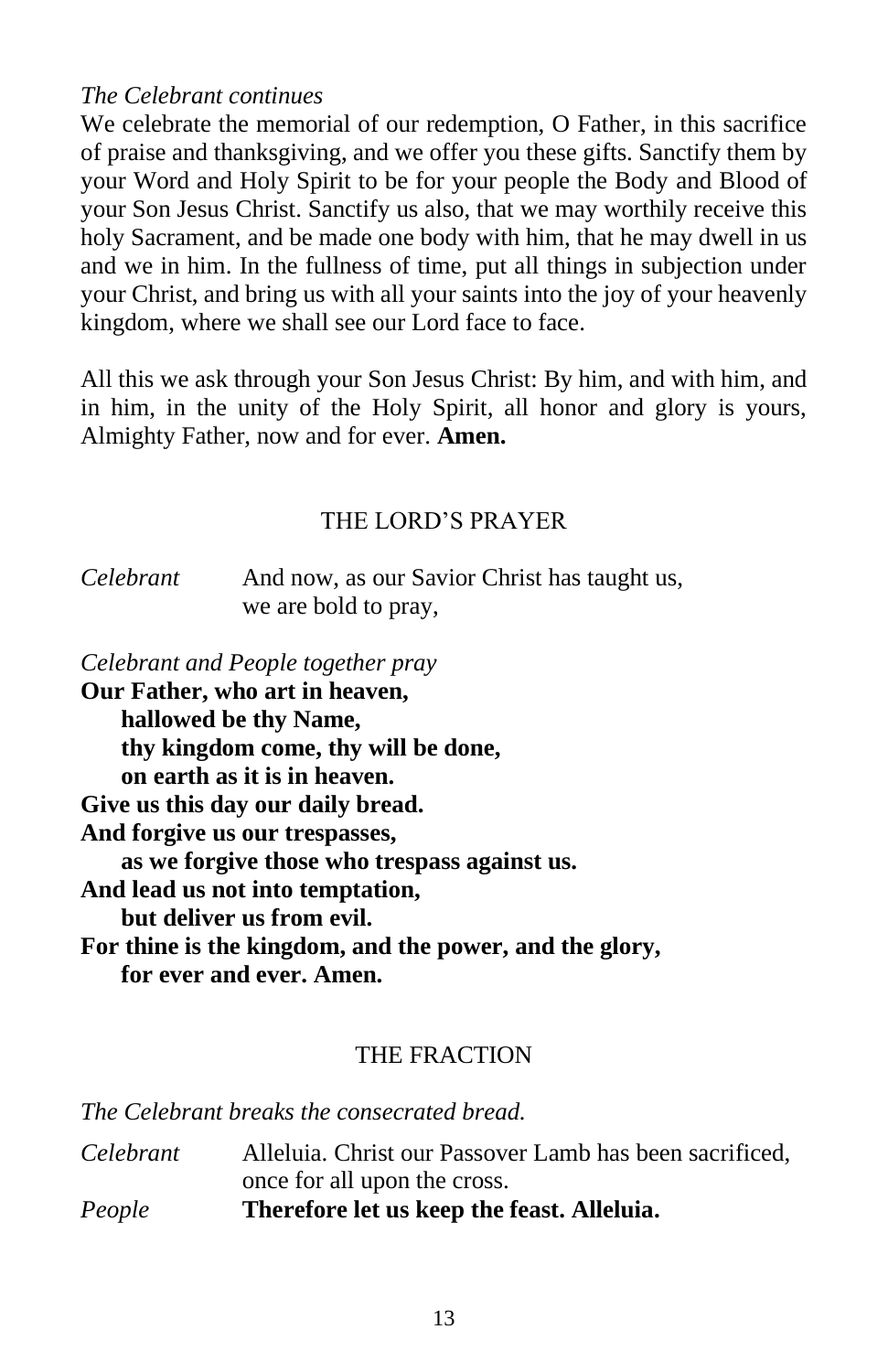# THE MINISTRATION OF COMMUNION

#### *The Celebrant gives this invitation*

The gifts of God for the People of God. Take them in remembrance that Christ died for you and feed on him in your hearts by faith, with thanksgiving.



*© 2016 Stacey Regan. UBP ARR.*

*All baptized Christians are invited to come forward to receive the bread and wine. Inform the bread bearer if you need a gluten-free wafer.*

> *Please cup your hands so that the bread bearer may place a wafer into your hands without making contact.*

*If for any reason you are not receiving today, we still invite you to come forward. Simply cross your arms over your chest and the minister will know to give you a blessing instead of the sacrament.*

*The People are seated.*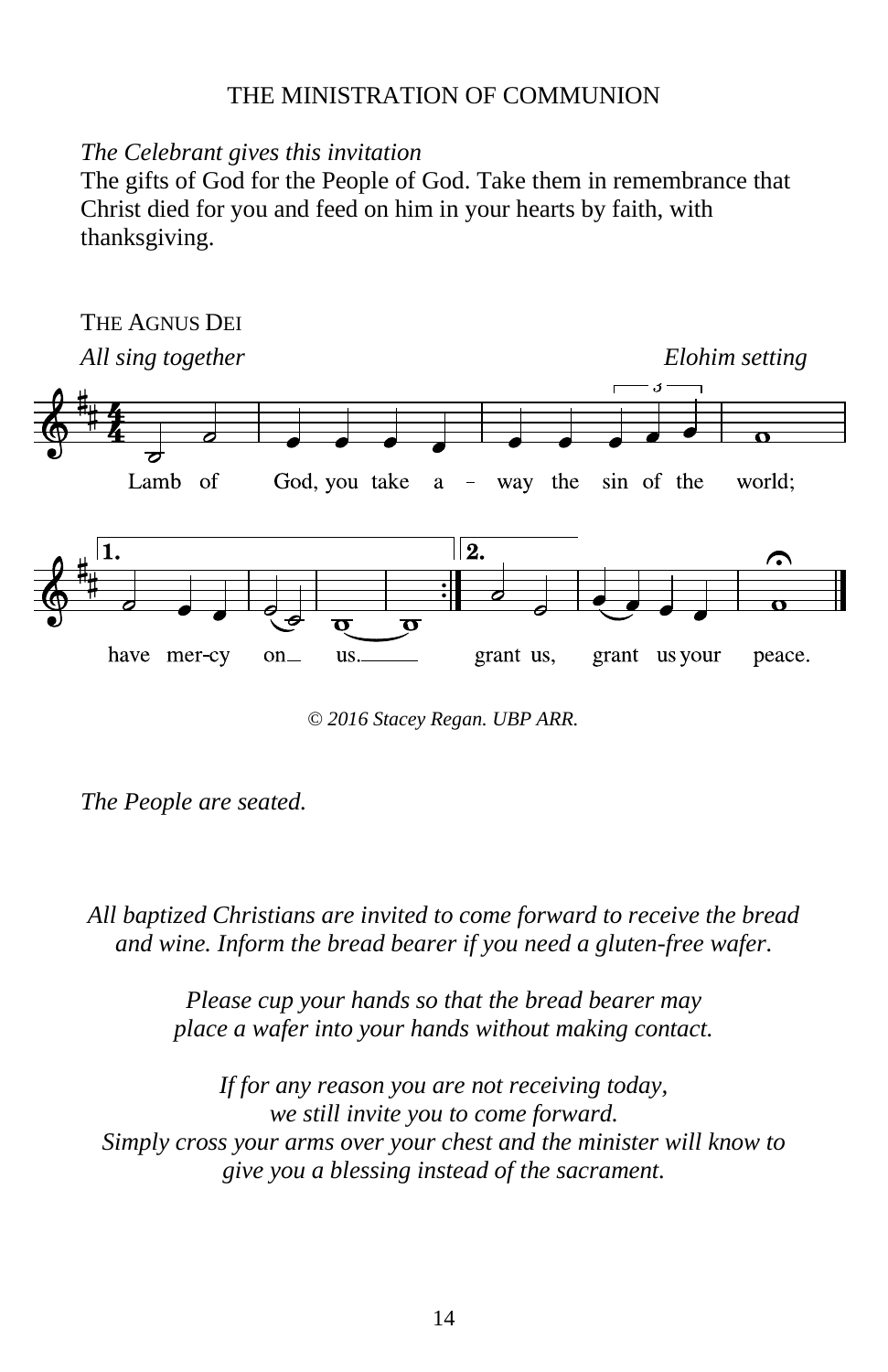COMMUNION SONGS "As a Beggar, I Come to Thee" *Music on bulletin p. 19*

1) As a beggar, I come to thee, as a beggar, I come to thee, with empty hands, without one plea, as a beggar, I come to thee.

2) At thy table, I find a feast; at thy table, I find a feast. Here come the poor, the lame, the least. At thy table, I find a feast.

3) Precious Savior, how can it be? Precious Savior, how can it be? Thine own dear blood was shed for me! Precious Savior, how can it be?

4) All my days, Lord, thy will be done; all my days, Lord, thy will be done. Long I to see thy kingdom come. All my days, Lord, thy will be done.

5) Come, Lord Jesus, O quickly come! Come, Lord Jesus, O quickly come! With lifted hearts, our prayer is sung! Come, Lord Jesus, O quickly come!

©*2012 Luke Morton | CCLI License #590416*

"Let Us Be Known by Our Love" *Bulletin p. 20*

1) Let us be known by our love; in every word, in every deed, honor the Son. Let our light shine in every eye; let us be known by our love.

*Refrain 1* For the glory of the Father, for the glory of the Son, for the glory of the Spirit, let us be known by our love.

2) Let us be known by our joy; in every home, in every heart, sing to the Lord. Let our life show goodness and hope; let us be known by our joy.

*Refrain 2 Por la gloria del Padre, por la gloria de Jesus, por la gloria del Espíritu,* let us be known by our joy.

3) Let us be known by our peace; in every town, in every tribe, Jesus is King.

Let us go forth, heal and restore; let us be known by our peace.

*Continued*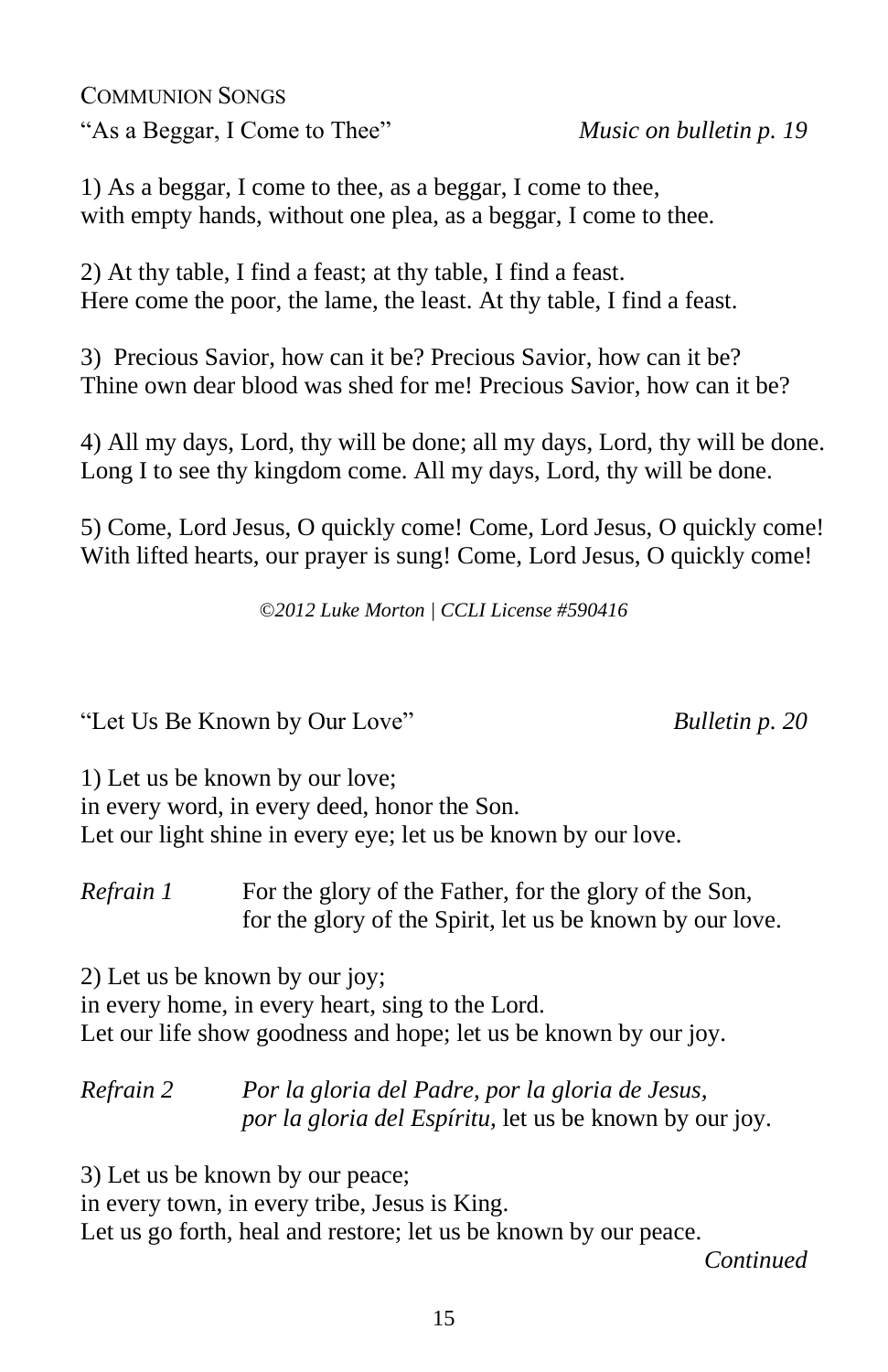*Refrain*  $3^*$  For the glory of the Father, for the glory of the Son, *(Español) Por la gloria del Padre, por la gloria de Jesus,*

> for the glory of the Spirit, let us be known by our peace. *por la gloria del Espíritu,* let us be known by our peace.

*\*Refrain 3 the People may sing in either English or Spanish.*

*© 2015 Ryan Flanigan Music, Common Hymnal Digital, Wordspring Music LLC*

#### THE POST COMMUNION PRAYER

*Celebrant* Let us pray.

*The People may stand or kneel.*

*Celebrant and People together pray*

**Heavenly Father,** 

**we thank you for feeding us with the spiritual food of the most precious body and blood of your Son our Savior Jesus Christ; and for assuring us in these holy mysteries that we are living members of the body of your Son, and heirs of your eternal Kingdom. And now Father,** 

**send us out to do the work you have given us to do, to love and serve you as faithful witnesses of Christ our Lord.**

**To him, to you, and to the Holy Spirit,** 

**be honor and glory, now and for ever. Amen.** 

#### THE BLESSING

*The Celebrant gives this blessing*

The peace of God which passes all understanding keep your hearts and minds in the knowledge and love of God, and of his Son Jesus Christ our Lord; and the blessing of God Almighty, the Father, the Son, and the Holy Spirit, be among you, and remain with you always. **Amen.**

*Please stand and join in singing.*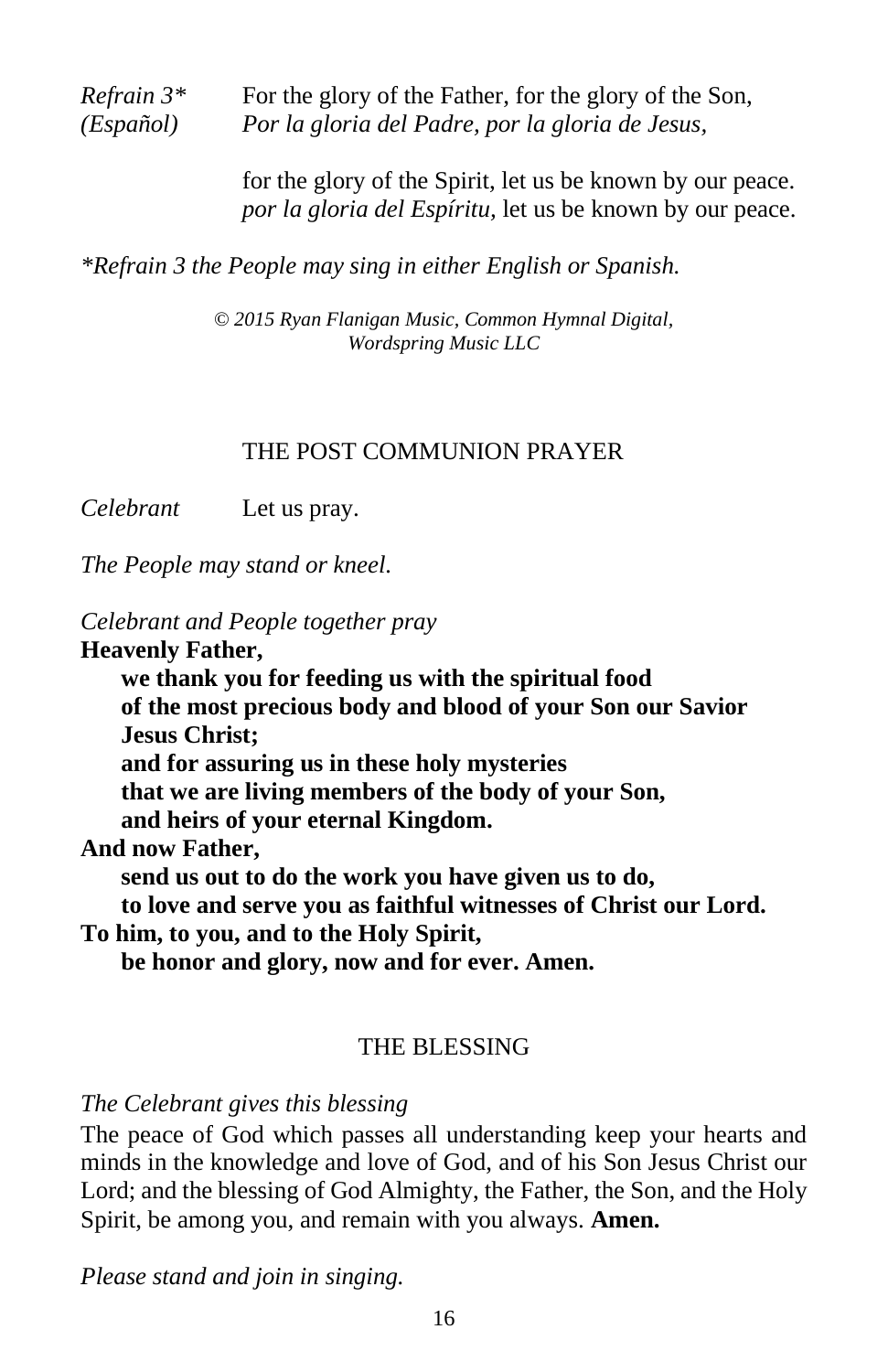# THE EXIT HYMN

"A Mighty Fortress is Our God" *Blue Hymnal #688*

1) A mighty fortress is our God, a bulwark never failing; our helper he amid the flood of mortal ills prevailing: for still our ancient foe doth seek to work us woe; his craft and power are great, and armed with cruel hate, on earth is not his equal.

2) Did we in our own strength confide, our strivings would be losing; were not the right man on our side, the man of God's own choosing: dost ask who that may be? Christ Jesus, it is he; Lord Sabbaoth his Name, from age to age the same, and he must win the battle.

3) And though this world, with devils filled, should threaten to undo us; we will not fear, for God hath willed his truth to triumph through us; the prince of darkness grim, we tremble not for him; his rage we can endure, for lo! his doom is sure, one little word shall fell him.

4) That word above all earthly powers, no thanks to them, abideth; the Spirit and the gifts are ours through him who with us sideth: let goods and kindred go, this mortal life also; the body they may kill: God's truth abideth still, his kingdom is for ever.

# THE DISMISSAL

| Deacon | Let us go forth rejoicing in the power of the Spirit.<br>Alleluia. Alleluia. |
|--------|------------------------------------------------------------------------------|
| People | Thanks be to God. Alleluia. Alleluia.                                        |
|        | <b>THE POSTLUDE</b>                                                          |

"If Thou but Trust in God to Guide Thee" by J.S. Bach *Jeanne Kohn, organ*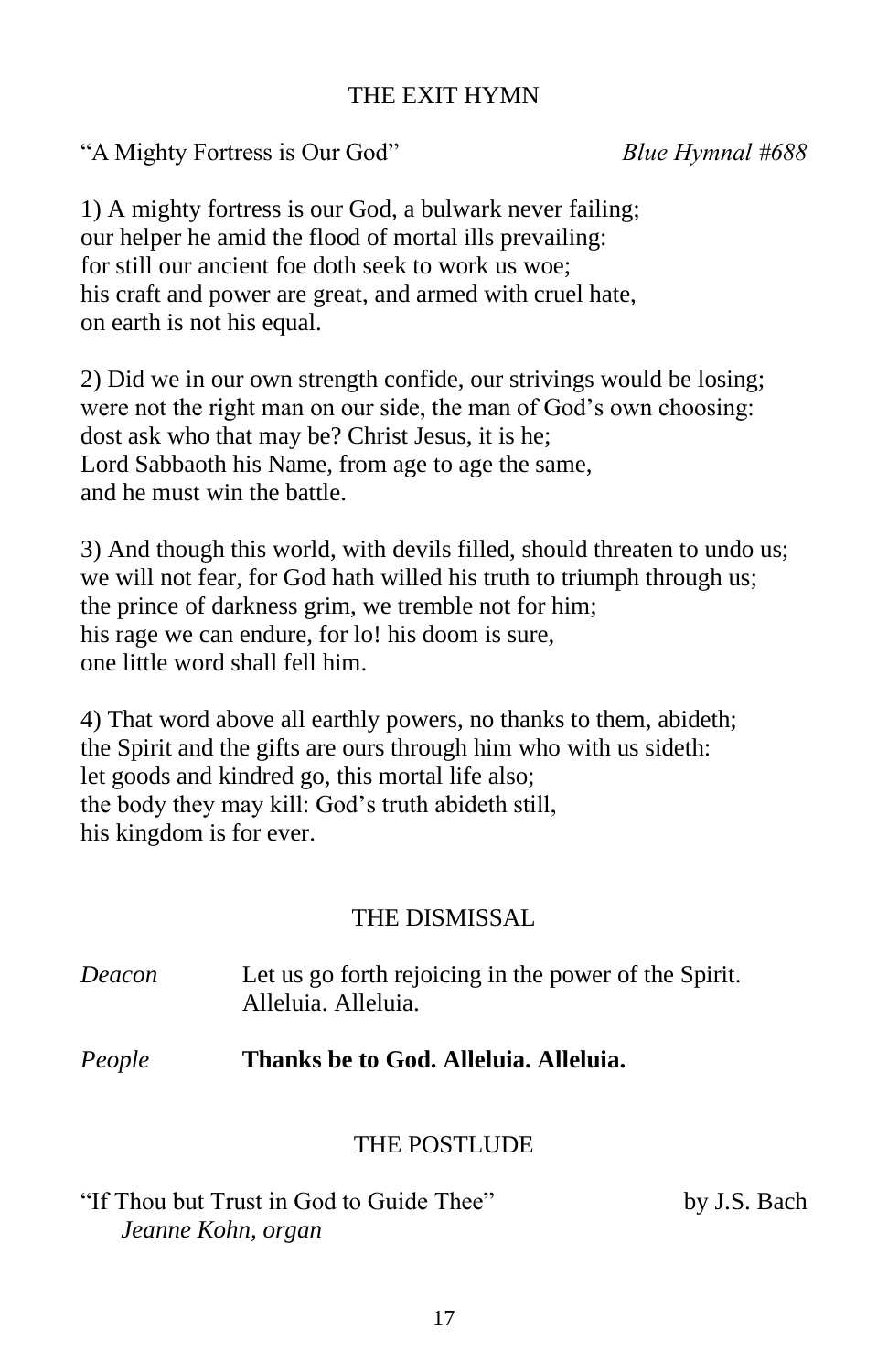"He Will Hold Me Fast" by Ada Ruth Habershon and Matthew Merker

1. When I fear my faith will fail. Christ will hold me fast. fast. 2. Those he saves are his de  $\sim$ light; Christ will hold me he bled and  $3. For$ my life died; Christ will hold me fast. he will hold me fast. When the tempt  $-er$  would pre vail.  $\overline{\phantom{a}}$  $Pre - cious$ in his sight, he will hold me fast.  $ho - ly$ Just -  $ice$ has been  $sat - is$ fied: he will hold me fast. could nev-er keep my hold thru' life's fear - ful path; I He'll not let my soul be lost: his  $prom - is - es shall$ last: Raised with him to end-less he will hold me fast life.  $(v, 3)$  $\overline{\mathbf{u}}$ for my love is of - ten cold: he must hold me fast. bought by him at such a cost. he will hold me fast. till our faith is turned to sight, when he comes at last! Refrain He will hold will hold fast. me fast: me he 3 for my Sav-ior loves me he will hold me so, fast.

*<sup>© 2013</sup> Getty Music Publishing | Matthew Merker Music | CCLI License #590416*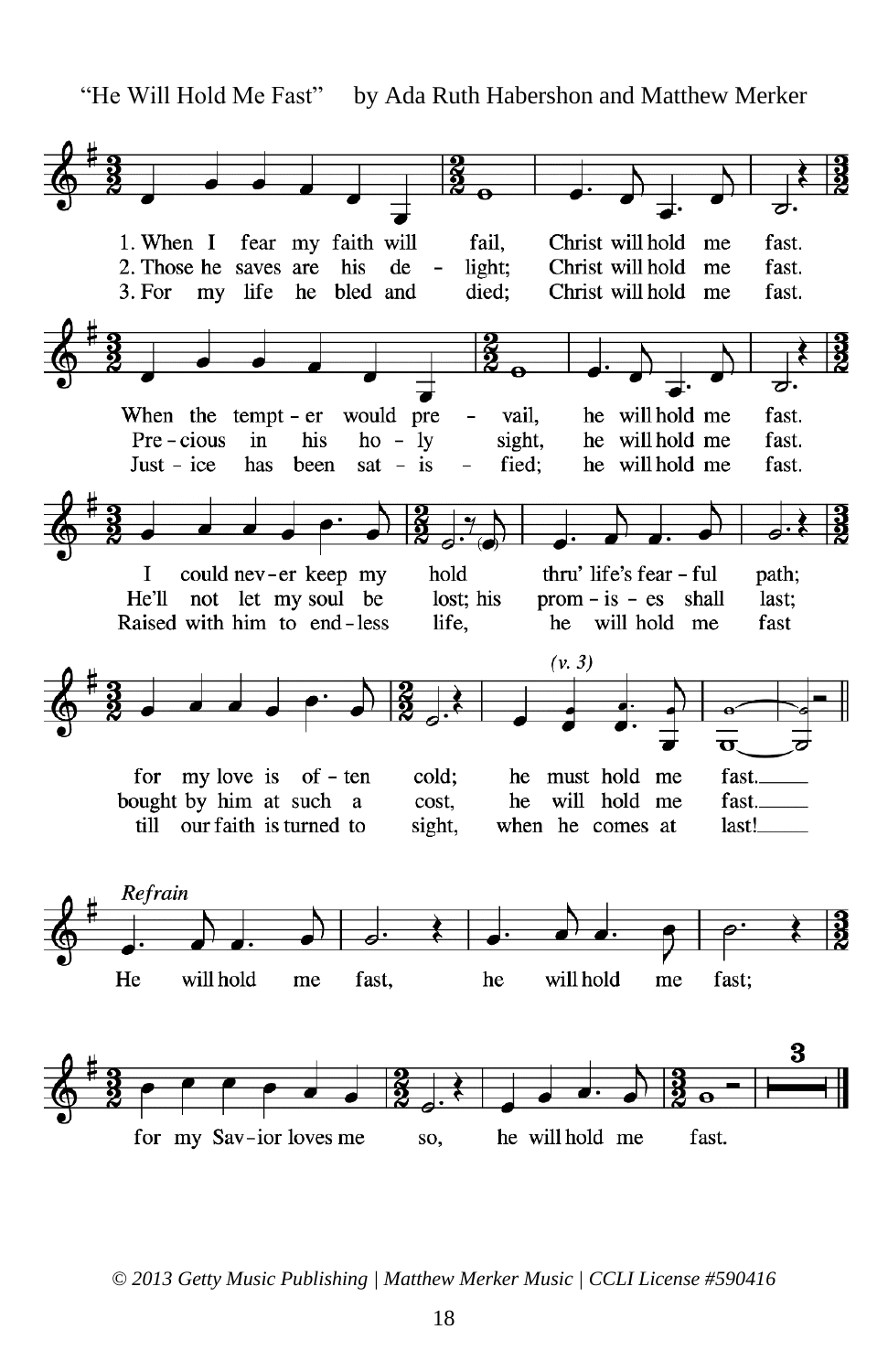"As a Beggar" by Luke Morton

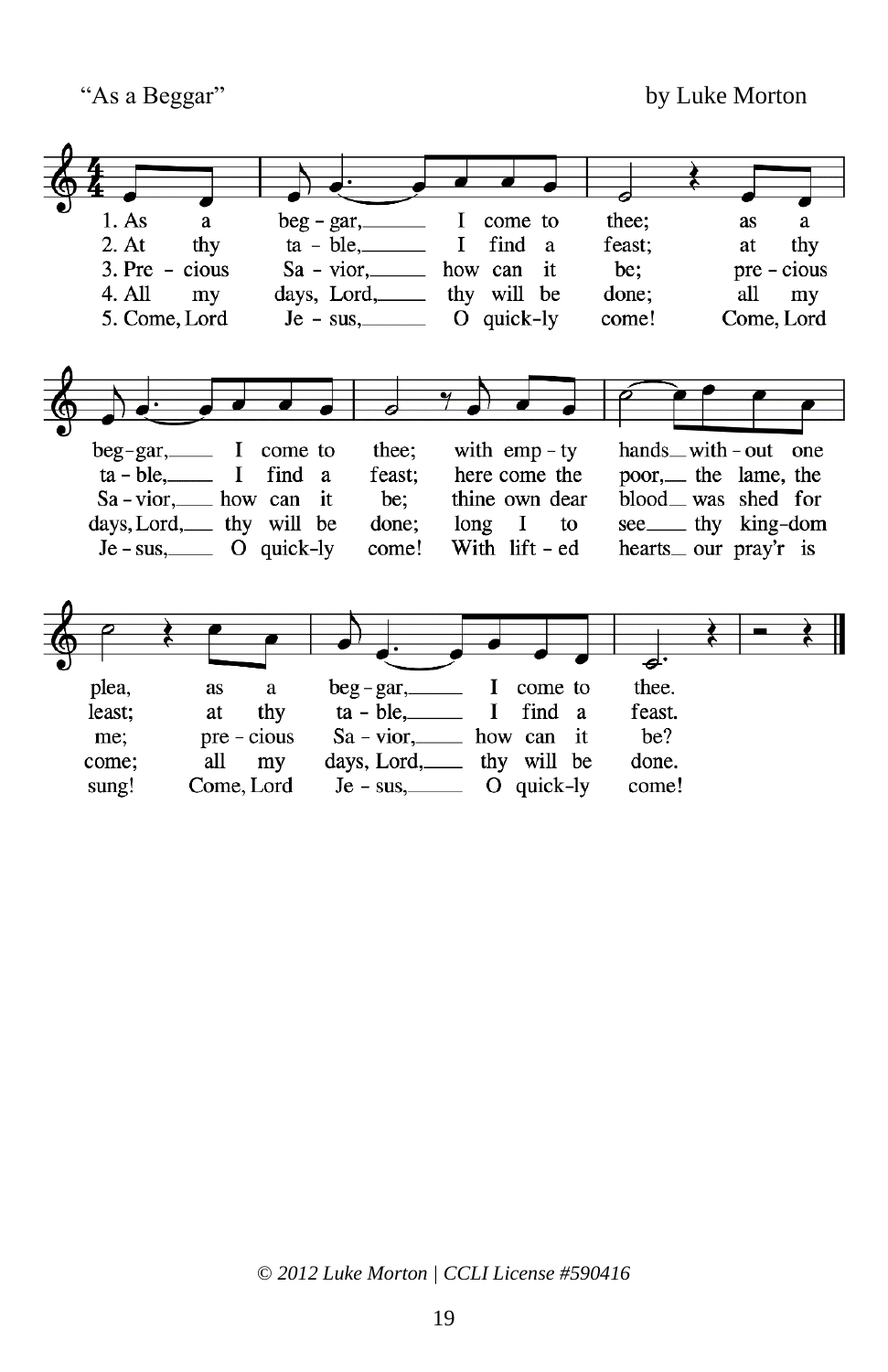

*© 2015 Ryan Flanigan Music, Common Hymnal Digital, Wordspring Music LLC*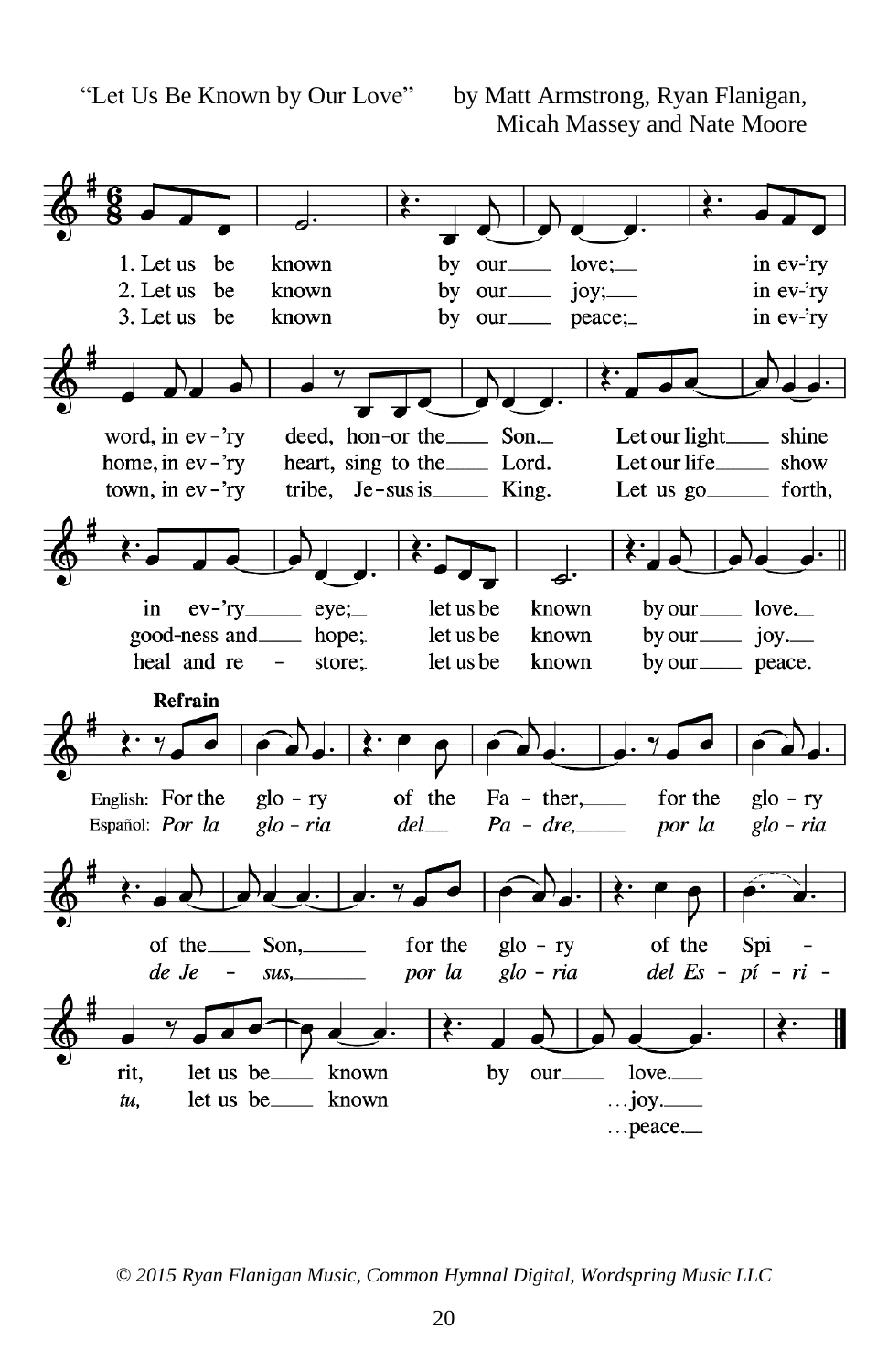*Reprinted / podcast / streamed with permission under One License #A-739963. All rights reserved.*